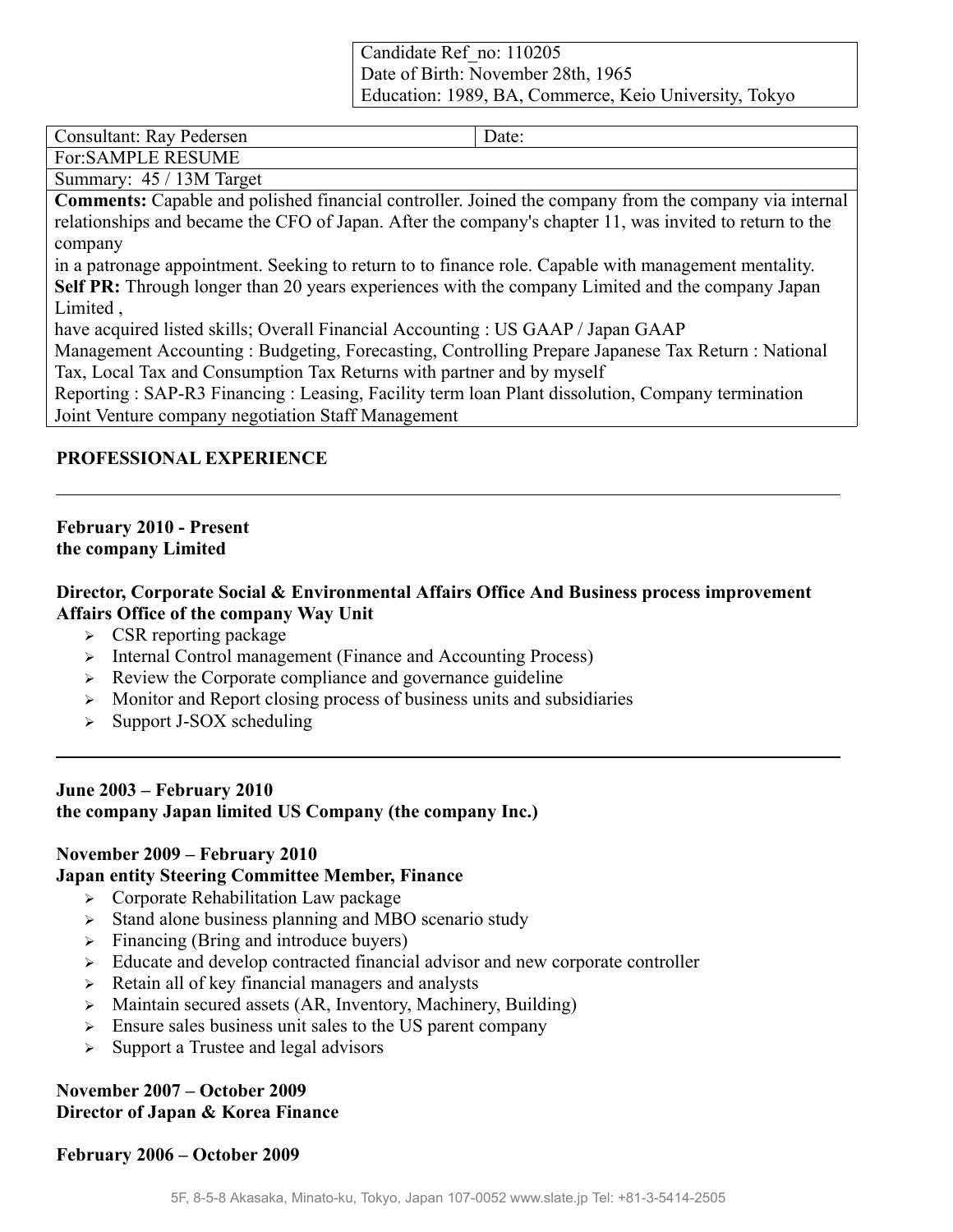## **Group Controller of Japan & Korea Finance**

### **Fab Manufacturing Finance**

- ➢ Sales and Marketing Finance
- ➢ US-GAAP Financial reporting
- ➢ JCC Book closing and Cost accounting mainly
- ➢ Business planning
- ➢ Treasury
- $\geq$  Supervising 10 staff in the corporate & sales office including 4 controllers and 10 staff in the plant including one controller

# **November 2005 – February 2006**

# **Controller of Asia Sales Finance**

- ➢ Revenue closing and Business support for Asia region (Japan, Korea, Taiwan, PRC, Singapore branches)
- ➢ Distribution Agreement
- ➢ Credit Control (L/C, CIA for Korea and China)
- ➢ Supervising 8 staff including one controller of China and Pacific

# **July 2003 – October 2005**

## **Controller / Wafer Fab Finance**

- ➢ Overall accounting, budgeting, closing, analysis, forecasting, reporting
- ➢ Ave. \$ 300-500M (per year) capital expenditures control
- $\triangleright$  Business planning with loading scenario study
- ➢ Prepare presentation materials: For monthly closing meeting with Fab Management team and WW Corporate Fianance group, For periodical WW Operation COO Meeting, For annual business plan, etc
- ➢ Staff management: Supervising 10 staff

#### **April 1989 – June 2003 the company limited**

# **December 2002 – June 2003**

#### **Manager/ Sr. Financial Analyst**

- $\triangleright$  Joint Venture company (the company) re-organization project (Assets sales, DA,.,)
- ➢ Staff management -supervised 2 staffs

#### **February 1998 – December 2002**

# **Assistant VP and Sr. Financial Analyst of US Subsidiary plant**

- ➢ Budgeting, Business planning, Capital control, Fab management
- ➢ US-GAAP Book closing
- ➢ Lease financing
- $\geq$  Assets termination and sales associated with the Fab sales

# **January 1996 – January 1998**

# **Sr. Financial Analyst of Aizu Wakamatsu Wafer Fab**

➢ Budgeting, Cost Accounting, Inventory control